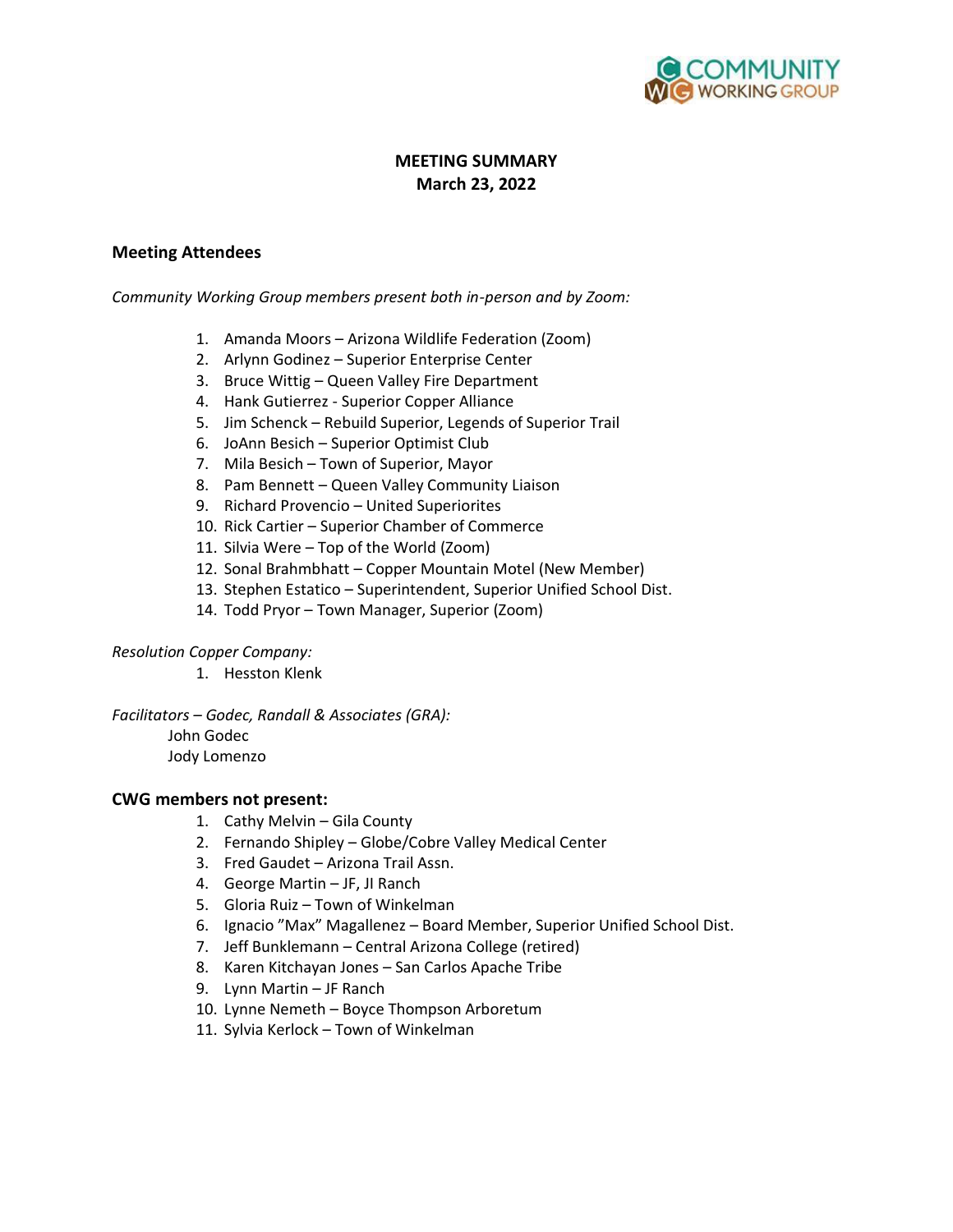## **Welcome and Introductions**

John Godec welcomed everyone and introduced the newest CWG member, Sonal Brahmbhatt, who has a background in wastewater management and is the owner of the Copper Mountain Motel in Superior. He asked all attendees to introduce themselves and share a little about their backgrounds and welcome Sonal.

# **Meeting Highlights**

- Jim Schenck noted AmeriCorps volunteers completed their work, clearing much debris at Queen Creek.
- Hesston Klenk informed the group that Resolution is about to embark on a Social Impact Assessment (SIA).

*Some background:*

- o Official definition of SIA is: Social Impact Assessment includes the processes of analyzing, monitoring and managing the intended and unintended social consequences, both positive and negative, of planned interventions (policies, programs, plans, projects) and any social change processes invoked by those interventions. Its primary purpose is to bring about a more sustainable and equitable biophysical and human environment.
- $\circ$  In relation to mining, Social impact assessment (SIA) is focused on how to identify, avoid, mitigate and enhance outcomes for communities and is most effective as an iterative process across the life cycle of developments, rather than a one-off activity at the outset of mining.
- $\circ$  An independent group would be conducting the study. Klenk said it would commence mid-year and would take approximately six months. Its findings would become a public document.
- Members of the CWG raised the option to request a presentation from the consultants who would be conducting the SIA, prior to the onset of the assessment.
- John Godec noted his continuing work to reach out to people in Stillwater, Montana and his effort to have a member of the Stillwater group discuss their Good Neighbor Agreement with members of the CWG, without a facilitator involved.
- In continuing discussions on the content of the Good Neighbor Agreement, the group homed in on key areas to include in the agreement and what entities would be official signatories on the agreement, in addition to representatives from Resolution/RioTinto. Preliminary agreement signatories could be:
	- o The Town of Superior
	- o Superior Unified School District
	- o Rebuild Superior
	- o LOST
	- o Superior Chamber of Commerce
	- o BTA
	- o Arizona Wildlife Federation
	- o Queen Valley Water??
	- o Queen Valley Fire Department
- Group agreed that proposed Water Forum needs to be delayed until the Fall